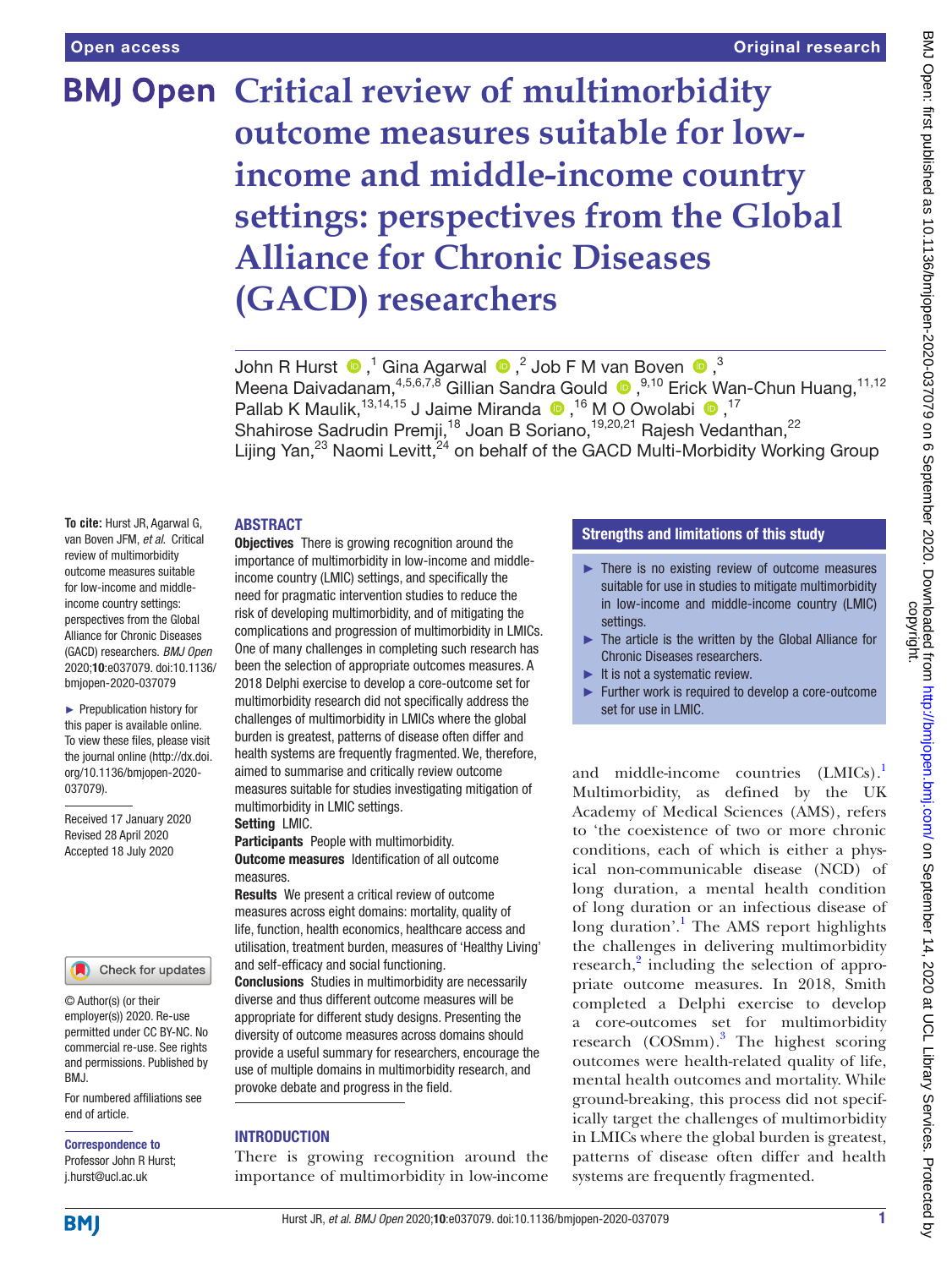The Global Alliance for Chronic Diseases (GACD) is an alliance of health research funders, whose research teams form a network of multidisciplinary researchers from both LMICs and high-income countries (HICs). We aim to reduce the impact of NCDs through a focus on implementation science research in LMICs, and high-priority populations in HICs. Recognising synergies across our disease-specific programmes, in 2017, we formed a Multimorbidity Working Group and published a GACD Researchers' Statement concluding that 'a greater focus on multimorbidity is overdue and necessary to successfully improve global health outcomes*'*, thus acknowledging the specific challenge of multimorbidity in the LMIC context.<sup>4</sup> The statement went on to propose three strategic objectives, one of which was to change the way research is commissioned, funded and delivered when considering NCDs in LMICs.

Discussion with research funders subsequently highlighted that one barrier to funding research addressing multimorbidity in LMICs was a perceived lack of robust outcome measures. We have, therefore, developed this GACD Researchers' perspective on outcome measures suitable for studies of multimorbidity in LMICs, taking into account the challenges of (routine) data collection and patient–provider factors such as differences in interpreting social constructs and health literacy. The intent is to build on the COSmm work.<sup>[3](#page-7-2)</sup> Derived from a common base of expertise in NCD implementation research in LMICs, we present a diversity of potential measures that can accommodate different aspects of impact in LMICs, ranging from individual-level outcomes to health service and health system effects. This is not an attempt to provide a core outcome measures set. Rather, together, the potential outcome measures inform different evaluations of effectiveness and/or process for multimorbidity. We present these as a useful resource for those designing and reviewing intervention studies for multimorbidity in LMIC settings, and hope this initiative may promote harmonisation across studies that will be essential to better map the impact of multimorbidity in LMIC settings.

#### **METHOD**

Potential outcome measures suitable for studies of multimorbidity in LMICs were collected through a survey among the GACD multimorbidity working group, and distilled by the writing committee (the Authors) into categories through consensus discussion. All GACD researchers were invited to take part in the multimorbidity working group and those expressing interest were then invited to provide suggestions for suitable outcome measures via free-text e-mail to the group leads. In total, 31 group members participated (listed as the Authors and Contributors), with representation from all WHO Regions except the Eastern Mediterranean. GACD researchers have considerable collective experience conducting implementation science trials in LMIC settings. All measures had to be suitable for use in multimorbidity intervention studies in

LMIC, either at the individual or the population level, and from an implementation science perspective. Criteria for suitability included ease of measurement (such as availability of data, ease of data collection, availability of local translations and cost), generalisability (applicability of the proposed outcome across diverse populations within and between LMIC settings) and statistical considerations (the feasibility of demonstrating a clinically significant change with conventional statistical significance). Each outcome approach is fully described below. The initial synthesis was reviewed by members of the GACD Multimorbidity Working Group for additional comments and suggestions (the Contributors). The resulting narrative review summarises the group's collective thoughts within each domain of outcome measures studied.

#### Patient and public involvement

Patients or the public were not involved in the design, conduct, reporting or dissemination plans of our research.

# OUTCOME MEASURES FOR MULTIMORBIDITY INTERVENTIONS IN LMIC

#### **Mortality**

Death is the final common outcome for all individuals. Thus (premature) mortality is the most broadly applicable, generalisable and comparable outcome for multimorbidity research. Indeed, mortality was considered as an 'essential' core outcome measure for multimorbidity research according to the COSmm consensus.<sup>3</sup>

However, precisely because mortality is so broadly applicable, it suffers from a lack of specificity. While cause-specific mortality is a potential solution to the issue of specificity, this approach moves away from the goal of multimorbidity-based outcome consideration. In addition, mortality does not reflect the quality of life that an individual experiences during the time of survival; particularly in the context of multimorbidity, both disability and quality of life considerations are important in terms of an individual's experience of illness, wellness and life. Indeed, death is not always the most important outcome from a patient-centred perspective, as has been demonstrated in studies assessing patient preferences of different potential health outcomes $5-7$  and conceptualised as disability-adjusted life years.

Practical challenges with mortality as an outcome measure include statistical power and sample size for an outcome that is relatively rare compared with other outcomes and proxies, potentially requiring much longer follow-up periods, except for older and/or more severely affected populations. It is, however, generally easy to measure and while the primary cause may be ascertained through techniques such as verbal autopsy (2016 WHO VA standard),<sup>[8](#page-7-5)</sup> assessing the contribution of multimorbidity at verbal autopsy is more challenging. While misclassifying the cause of death can impact the effect size for cause-specific mortality, power will be preserved for all-cause mortality. In some LMICs, ascertainment of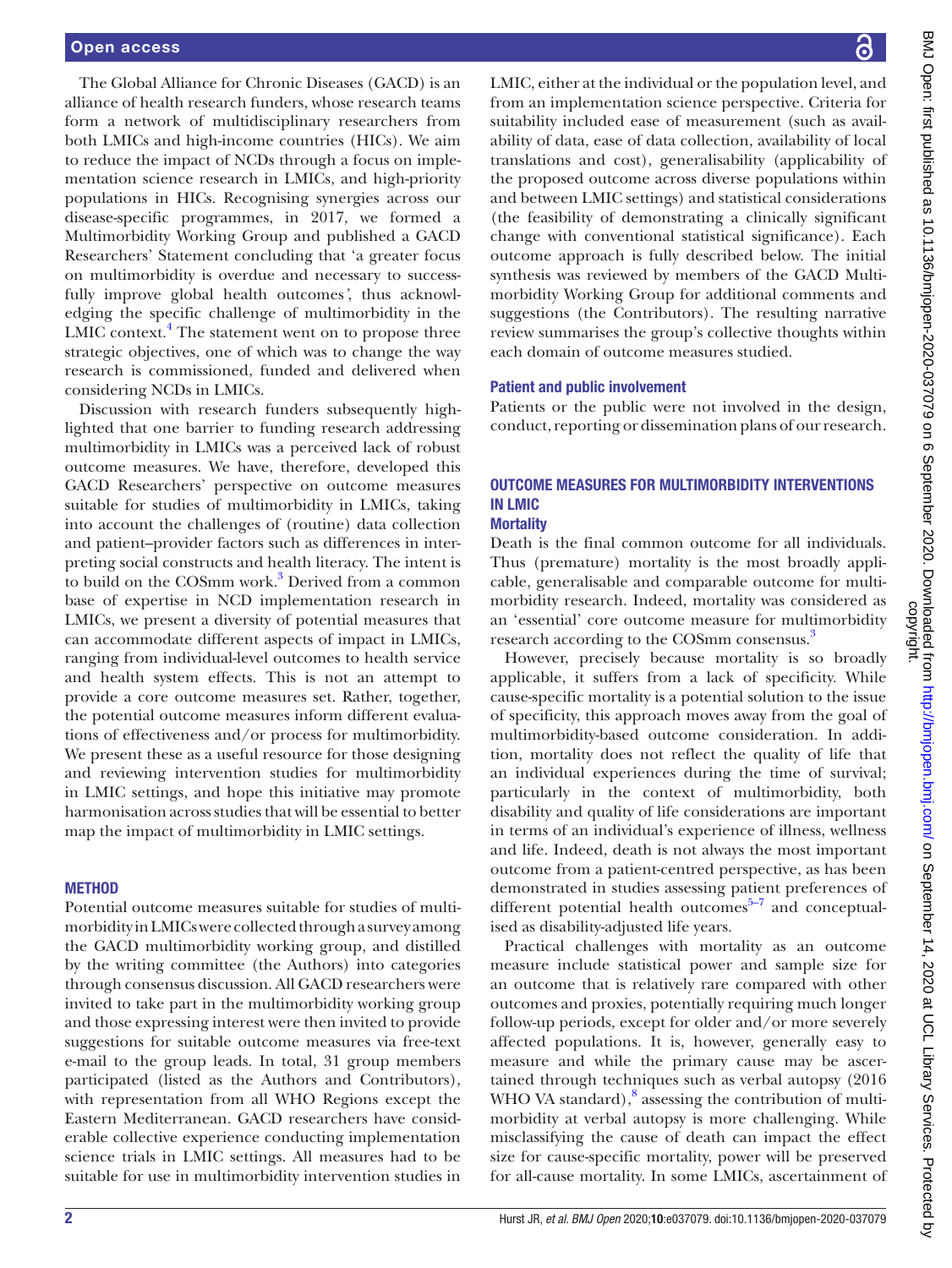deaths remains difficult due to the lack of mature vital registry systems and cultural traditions promoting deaths at home with delay in reporting.

Thus, mortality as an outcome for multimorbidity research has been infrequently used, particularly in the context of LMIC settings. $9-11$  Demographic surveillance sites that have a long record of verbal autopsy could, however, provide a useful data reservoir to examine associations between multimorbidity and mortality.

#### Generic quality of life scales

Health-related quality of life (HRQoL) instruments measure multidimensional well-being and functioning. Such scales may be generic such as EQ-5D and 36-item Short Form Survey (SF-36), or disease (/area) specific. While disease-specific measures may have better content and face validity as well as better responsiveness and sensitivity to change compared with generic measures, generic measures are (by definition) not disease specific and likely better for comparison of HRQoL among different diseases and for diseases in combination, an important consideration for multimorbidity research. Tools to assess the related construct of self-reported well-being have been reviewed and summarised elsewhere.<sup>[12](#page-7-7)</sup>

Among generic tools, the COSmm consensus<sup>[3](#page-7-2)</sup> ranked the EQ-5D, SF-36 and 12-item Short Form Survey (SF-12), and Global quality of life (WHOQOL-BREF) most highly.

The  $EQ-5D<sup>13</sup>$  has been widely used since introduction in the 1990s, facilitating health economic analysis (see below). It is designed to be completed by the participant and is available in multiple languages and thus widely applicable. The EQ-5D questionnaire has two components (health state description and evaluation). In the health state description, health status is measured across five dimensions: mobility, self-care, usual activities, pain/ discomfort and anxiety/depression. In the evaluation section, the respondents evaluate their overall health status using a Visual Analogue Scale.

The  $SF-36^{14}$  has 36 questions across eight domains: vitality, physical functioning, bodily pain, general health perceptions, physical role functioning, emotional role functioning, social role functioning and mental health.

The WHOQOL-BREF $15$  is an abbreviated version of the WHOQOL-100 quality of life assessment, originally developed by the WHOQOL Group working across fifteen international field centres to develop a quality of life assessment applicable across multiple settings.

HRQoL tools have a number of advantages over mortality as an outcome, being amenable to changes in the short term. HRQoL outcomes are particularly meaningful as the aim of clinical treatment and management is generally optimising quality of life. Consequently, managing multimorbidity needs to take quality of life into account both as an outcome marker, but also an input factor into formulating clinical management. Practical considerations in LMIC include the availability of valid translations in local languages (these are more often available for the more commonly used tools, in the more

commonly used languages, but coverage remains incomplete), and the challenges of use in populations with low literacy or understanding of Visual Analogue Scales. Other unanswered questions include whether thresholds for minimum clinically important difference (MCIDs) on these scales should be altered in the context of multimorbidity. Notably, some common NCDs such as hypertension are not generally associated with significant symptom burden.

#### Multidimensional indices of function

The AMS<sup>1</sup> recommended that reports of multimorbidity should provide details of functional deficits or disabilities and frailty. In both instances, the recommendation was made that this should be coded using a standardised classification scheme. For the former, the WHO Disability Assessment Schedule 2.0 (WHODAS 2.0) or the International Classification of Functioning, Disability and Health were suggested. For the latter, the cumulative deficit model of frailty or Fried's phenotype model was recommended (see below).

#### WHO Disability Assessment Schedule

The WHODAS 2.0 has been widely used in epidemiological and observational studies in LMICs. It is a selfadministered 12-item questionnaire that assesses six different adult life tasks over the preceding month. The specific areas covered are: (1) understanding and communication; (2) self-care; (3) mobility; (4) interpersonal relationships; (5) work and household roles and (6) community and civic roles. WHODAS has been included as a secondary outcome measure in three multimorbidity trials in LMIC (currently unreported $1617$ ).

#### Frailty assessment instruments

There are many methods to assess frailty including the Fried Index, the Frailty Index and the British Frailty Index. While these have been used to examine the prevalence, correlates or outcomes of frailty in LMIC, further validation is still required in these settings.<sup>18</sup> Of the various metrics, the Fried Index<sup>19</sup> has been the most commonly used in LMIC. This index measures frailty by the presence of three or more of five physical deficits exhaustion, weakness, slowness, low levels of activity and weight loss. Three of the items are collected using questionnaires, but slowness is assessed using a walking test and weakness by assessing grip strength. The Frailty Index has also been commonly used in LMICs and uses the presence or absence of medical conditions or poor performance on functional tasks to assess the number of deficits present and thus frailty.[18](#page-7-12) Using frailty as an outcome measure for intervention studies in patients with multimorbidity in LMIC may be limited by factors such as a lack of equipment (eg, to measure grip strength), and the question remains as to how susceptible to change such measurements are, and what an MCID might be. Despite this, frailty instruments remain an important outcome in LMIC settings given that frailty may be a confounding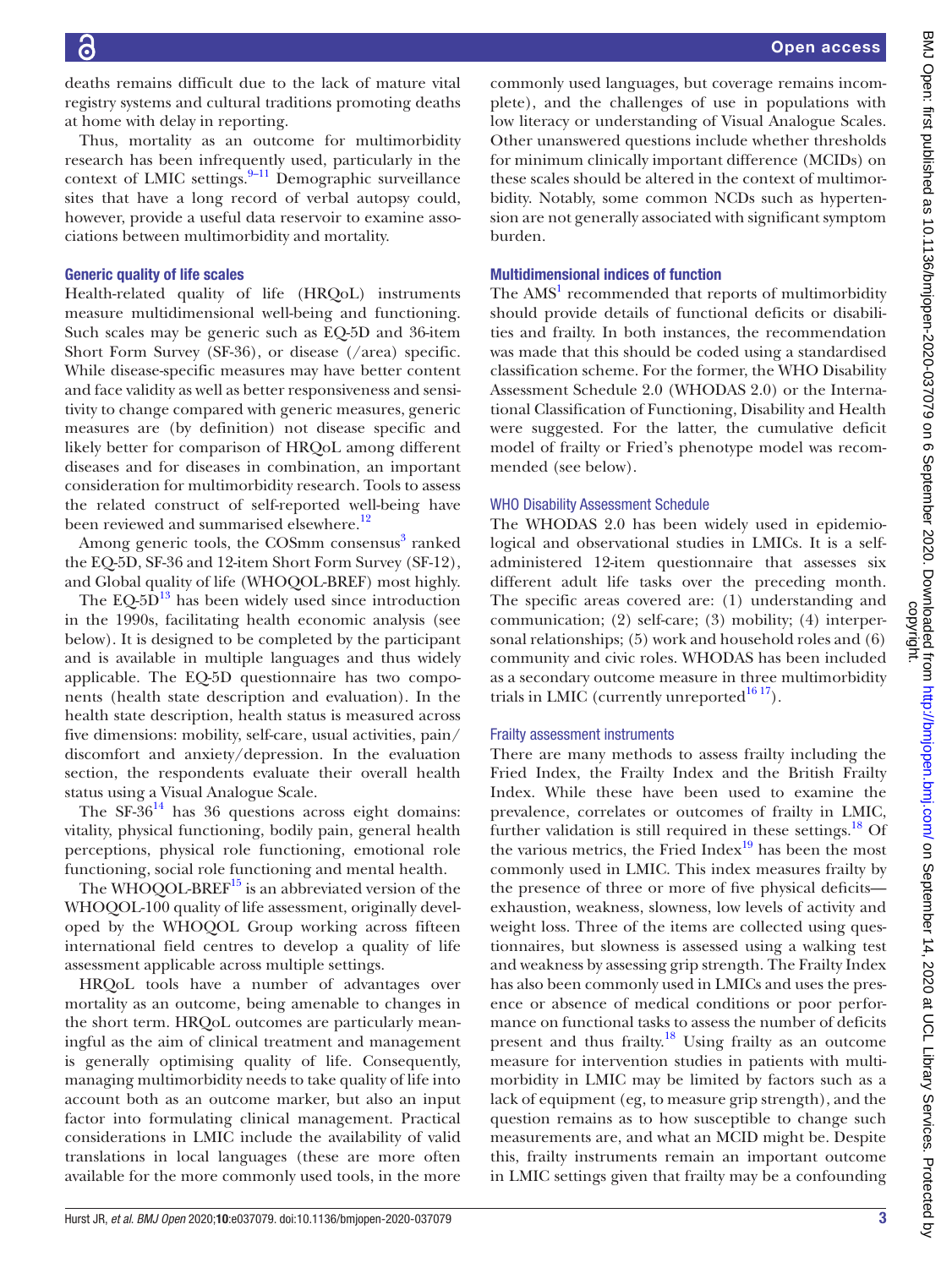factor in self-care, treatment adherence and family burden.

#### Assessment of physical functioning

Physical functioning measures are commonly studied outcomes. The most frequently used indices include activities of daily living (ADL) (such as eating, dressing and toileting), instrumental activities of daily living (such as shopping and answering phone calls) and the Barthel Index (self-reported outcomes on degree of assistance needed for mobility, self-care and continence). Smith *et*   $a<sup>\beta</sup>$  described ADL, physical function and physical activity as core outcomes in multimorbidity interventions. For ADL the following measures received greatest support: Frenchay Activities Index, Nottingham Extended Activities of Daily Living and the Instructions for Activities of Daily Living questionnair, but these have not been evaluated in the context of LMICs.

The modified Rankin Scale is an example of a diseasespecific (in this case, stroke) composite outcome measure including rating of functioning from no interference with daily life, through various degrees of disability to death. These outcomes are relatively easy to assess and have particular relevance in LMICs as people generally express strong desires in maintaining physical functioning including their ability to work, avoiding financial consequences and burden on family caregiving.

#### Health economic implications

The AMS report<sup>[1](#page-7-0)</sup> highlighted the economic burden of multimorbidity in LMICs and thus health economic implications are relevant in any consideration of multimorbidity outcome measures. However, most economic data on multimorbidity were gathered in HICs and the question arises as to whether measurement instruments, data and outcomes commonly used to assess cost implications of multimorbidity in HICs are applicable to LMIC settings.

One of the most common economic evaluations of healthcare interventions makes use of a technique called cost-effectiveness analysis and specifically the incremental cost-effectiveness ratio  $(ICER).^{20}$  The method to calculate the ICER is not disease specific, making it just as suitable to assess multimorbidity interventions as single disease interventions. However, it requires specific attention to the definitions and collection of costs and effect data in LMICs. Within this ratio, costs and effects can be defined, measured and calculated in different ways, of which some are more suitable in economic assessment of multimorbidity interventions in LMICs than others. Interpretation of the ratio may differ in different settings.

In healthcare, interventions can impact different types of direct and indirect costs within and outside healthcare systems. The different costs to be included in costeffectiveness analysis depends on the perspective that is taken (eg, the healthcare payer, the society, the patient or the family). Costs that directly result from the intervention and which occur within healthcare systems should

be included when a healthcare payer perspective is taken. However, in LMICs that lack universal health coverage, the perspective of the patient and family may be more relevant and a key focus could be on out-of-pocket costs. Examples of indirect costs are work productivity losses and these costs are especially relevant when a patient or societal perspective is taken.

In health economic studies, the effect of intervention uses a measure that is independent of a specific disease: the quality-adjusted life year (QALY). The QALY is a combination of utility (preferably measured using the EQ-5D) and survival. With the EQ-5D, certain health states are defined, to which a specific utility is assigned. Utility is the value a society gives to a specified health state and for each country a specific algorithm should be estimated from large general population samples. In many LMIC settings, these still need to be further developed to allow for generalisable models of effectiveness.

While most HICs have defined guidelines and make use of fixed thresholds or ranges to assess whether a certain ICER is considered cost-effective, such guidelines and thresholds are generally lacking in LMICs. This complicates the interpretation of cost-effectiveness analyses in LMICs. As a general rule, WHO defines an intervention that costs less than three times the gross domestic product per capita as cost-effective. $^{21}$  It is important to note that the implications of economic analyses discussed here are not challenges specific to multimorbidity, but are nonetheless suitable for the study of multimorbidity.

#### Healthcare access and utilisation

Multimorbidity is associated with repeated care seeking, often at different providers. This not only results in multiple interactions with healthcare settings through outpatient and inpatient admissions but also involves paramedical services and practitioners of traditional medicine.

Although we identified no study that has specifically looked at generating or testing multimorbidity related healthcare access indices in LMICs, the WHO Study on Global Ageing and Adult Health which focused on LMICs tracked indicators specific to multimorbidity in ageing populations.<sup>22</sup> <sup>23</sup> These included the number of outpatient visits in the last 12 months, overnight hospital stays in the past 3years, and the number of overnight stays in hospital in the past 12 months. A UK National Health Service document $24$  outlines equity indicators that may also map multimorbidity relevant in LMIC settings, and some of these have direct healthcare access relevance such as emergency hospitalisations for chronic conditions and repeat emergency hospitalisations in the same year. Access to medicines listed on the WHO Essential Medications list would provide another metric, as would recommendations on attention to comorbidity and pharmacological interactions in treatment guidelines.

This lack of LMIC specific multimorbidity indices to plot healthcare access leads to a critically important avenue of research that could draw on that conducted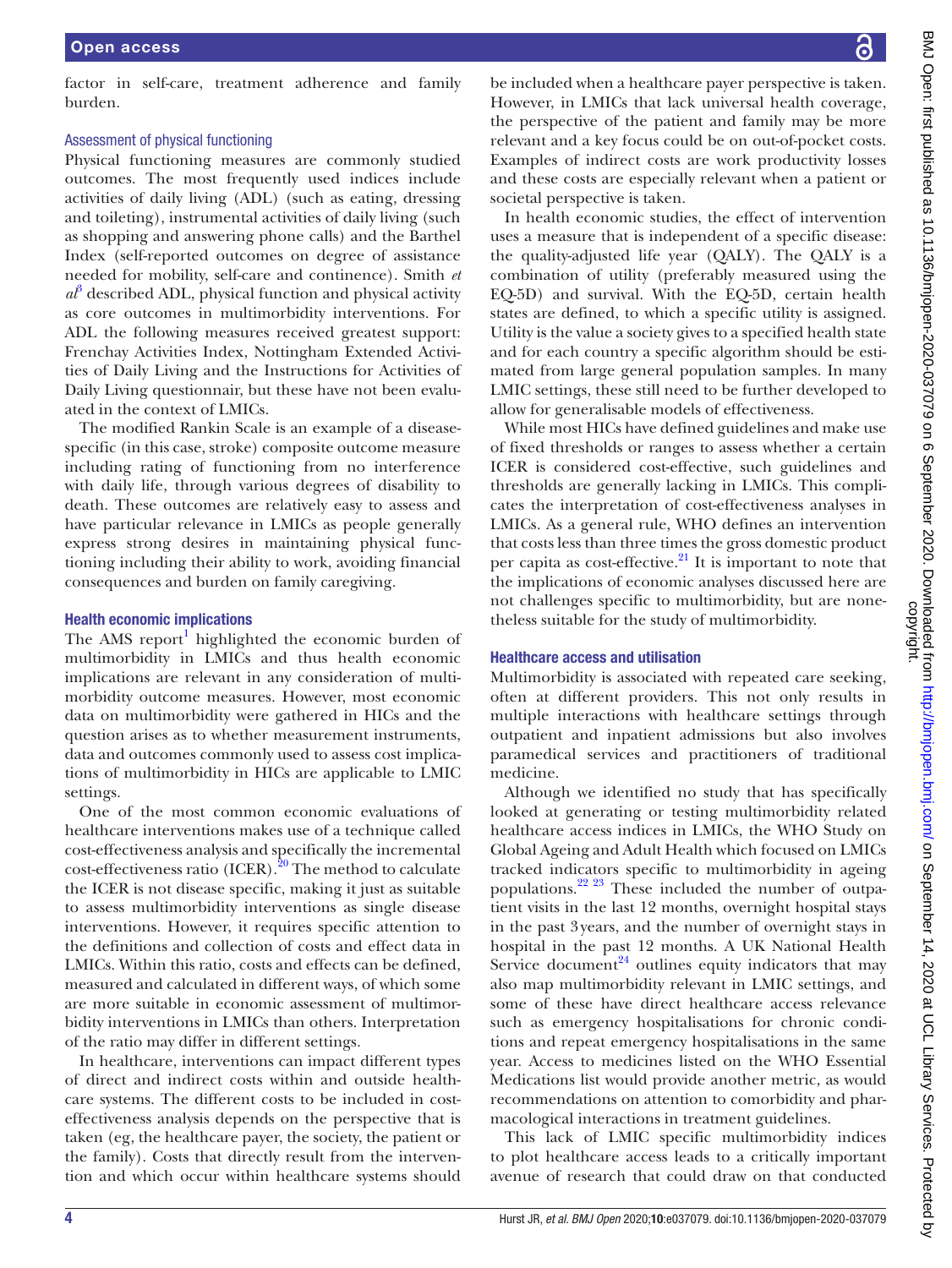in HICs. $^{25}$  The latter work lists a range of objectives that need to be addressed in healthcare practices catering to clients with multimorbidity and lists a set of preventive services for such cases which health facilities should provide. Health-seeking behaviour is a further dimension related to healthcare access that is shaped by unique socioeconomic and cultural contexts faced by patients in LMICs. We suggest it would be useful to develop healthseeking behaviour indices relevant across LMICs. This needs a contextual framework to best understand what is feasible and what can be tracked within specific LMIC settings, acknowledging the challenges introduced by the fragmentation of care and the multiplicity of levels of provision of care in the public and private sectors. Such indices could be linked with existing monitoring frameworks used to assess Universal Health Coverage.<sup>2</sup>

The Global Burden of Disease initiative has recently incorporated a new metric at national level termed the Healthcare Access and Quality (HAQ) Index.<sup>[27](#page-7-20)</sup> The HAQ index is a scale from 0 to 100, calculated by measuring mortality rates from causes that should not be fatal (amenable mortality) in the presence of effective medical care. This correlates with the Sociodemographic Index, a measure of overall development consisting of income per capita, average years of education and total fertility rates.

#### Treatment burden

The burden of treatment, a relatively new concept, emerged from disease-centred healthcare systems in response to the growing needs of coping with chronic conditions. In the context of multimorbidity, this may be considered as the workload and impact on a patient as a result of receiving medical care.<sup>28</sup> High treatment burden may lead to overwhelmed patients who struggle to access healthcare and adhere to suggested treatment while coordinating their own care and other aspects of life, a particular issue among patients with multimorbidity. As a consequence, polypharmacy and non-adherence to treatment and poor clinical outcomes may follow, resulting in an even higher burden of treatment, a deterioration cycle depicted in the Cumulative Complexity Model.<sup>29</sup> Therefore, assessing treatment burden is a priority in order to achieve better quality healthcare, and treatment burden is a potential outcome measure in interventions directed against multimorbidity. There is also the challenge, more pronounced in LMICs, that in areas of no care there can be no 'burden' from treatment which it is impossible to access.

Assessing the burden of treatment is not an easy task. It generally requires multidimensional measures that are tailored to the medical condition(s), health system(s) and cultural background. Tailoring to specific conditions may diminish value in multimorbidity. Eton *et al* proposed a conceptual framework of treatment burden based on qualitative inquiries to patients with chronic conditions, consisting of 3 themes and 15 subthemes. $30$  A number of tools for evaluating treatment burden for patients with multimorbidity have been developed in the past

few years. Eton *et al* designed and validated the Patient Experience with Treatment and Self-management.<sup>[31](#page-7-24)</sup> The Treatment Burden Questionnaire (TBQ) is another instrument, consisting of  $15$  items<sup>[32](#page-7-25)</sup> and later further adapted.[33 34](#page-7-26) In 2018, Duncan published the Multimorbidity TBQ, a 10-item measure initially validated in primary care in the UK.<sup>[35](#page-8-0)</sup> The Healthcare Task Difficulty questionnaire is an 11-question tool designed to measure only one aspect—perceived difficulty in performing healthcare management tasks. $36$  Finally, the Multimorbidity Illness Perceptions Scale, unlike other instruments, was designed to measure the perceived impact of multimorbidity. $37$  The scale includes treatment burden (six questions) as one of the subscales.

As these questionnaires are relatively new, validation and translation for different populations and geographical areas remain limited, especially in LMICs. Exploring the notion and measurement of treatment burden in LMIC remains relatively unexplored, $34 \frac{38}{18}$  as does the important concept of patient-reported experience measures in LMIC settings which may themselves affect health outcomes.<sup>[39](#page-8-3)</sup>

There are a number of remaining issues to be considered before applying these tools in LMICs. First, the strengths and limitations of each tool should be examined as careful validation has often not been conducted in such settings. Second, using mixed-methods incorporating experiences and opinions from patients and healthcare providers may help identify relevant issues relating to differences in contexts, cultures and health system structures. Third, as all of these instruments have been available for less than a decade, longitudinal evidence of change over time is absent.

#### Measures of 'Healthy Living'

Multimorbidity is complex to operationalise, which makes common denominators very relevant. Measures of 'Healthy Living' are direct common denominators for being at risk of developing individual components of multimorbidity, and thus measuring change in these measures provides potential generic outcomes of interventions to mitigate future multimorbidity. Most current behavioural interventions have targeted only one behaviour at a time.

Healthy Living encompasses many different aspects of health and well-being, including diet, physical activity including sedentary behaviour, tobacco and alcohol consumption, developing health literacy, maintaining good hygiene and sanitation. Most current behavioural interventions have targeted only one behaviour at a time.

## Diet

Dietary assessments are complex. Self-reported dietary intake measurements are the most common form of dietary assessments, which include prospective recording of actual food consumed or retrospective recall.<sup>40 41</sup> With respect to multimorbidity, the focus must be on longterm usual intake. Dietary diversity scores are one such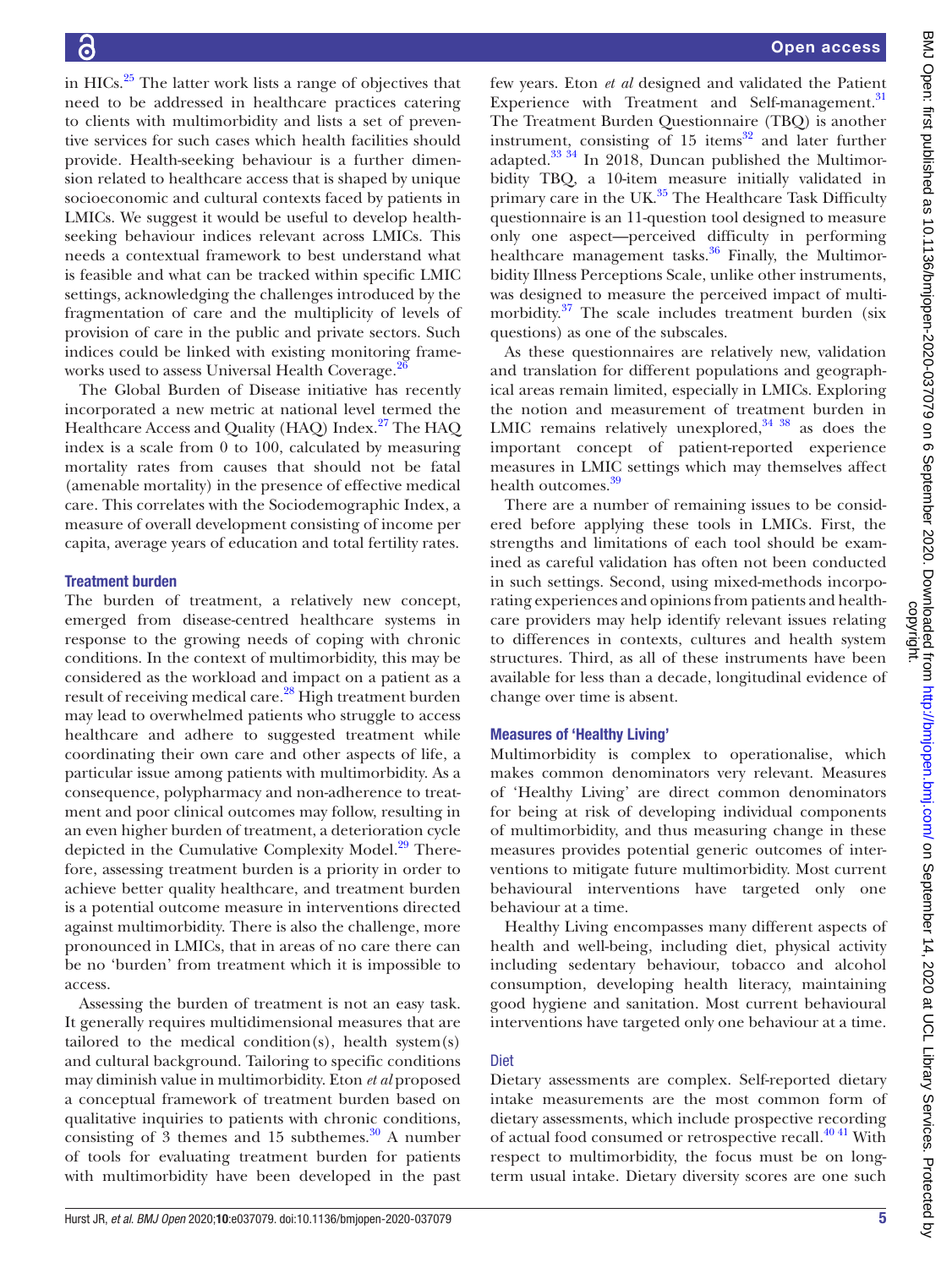measure that can be estimated for the individual, or the household using counts of food items (food variety score) or food groups (dietary diversity score) consumed over a prespecified period.[42 43](#page-8-5) Dietary diversity can be estimated at the Household level using the Household Dietary Diversity Score, which assesses household access to a variety of foods, or at individual level for women and children respectively using the Minimum Dietary Diversity for Women of Reproductive Age tool and WHO Infant and Young Child Minimum Dietary Diversity Tool.<sup>[44](#page-8-6)</sup>

#### Physical activity including sedentary behaviour

Convincing interventional evidence showing a clear dose–response relationship between physical activity (PA) and improved health outcomes comes mainly from HICs, although associations of PA with reduced cardio-vascular mortality and morbidity are available globally.<sup>[45](#page-8-7)</sup> Sedentary behaviour, defined as those that involve sitting or reclining and low levels of energy expenditure during waking hours, $46$  has also been associated with having at least two morbidities, independent of light, moderate or vigorous PA[46 47](#page-8-8) in HICs and LMICs. The Global Physical Activity Questionnaire (GPAQ) that is part of the WHO STEPwise Approach to Chronic Disease Risk Factor Surveillance data collection tool $48$  is a commonly used tool to collect self-reported data on PA. The GPAQ which is a shorter (16-item) version of the longer International Physical Activity Questionnaire also assesses sitting time in addition to PA in three domains (work, travel and leisure time). This is used to estimate the duration of moderate to vigorous PA or intensity in terms of metabolic equivalent minutes per week of total and domain-specific activities. However, agreement between PA estimated by GPAQ and more objective measures has been moderate at best. Objective measures of PA allow real-time monitoring and can be easily completed using an application on a mobile device or a wearable pedometer or accelerometer, although this has mostly been tested in HIC settings. Considering the rapid acceleration of smart phone ownership in LMIC, and the availability of cheaper but robust wearable devices, these are now viable options and an optional tool to capture objective PA has since been incorporated into the GPAQ.

#### Tobacco and alcohol use

Tobacco use has been consistently linked as a causative factor for chronic respiratory disorders such as chronic obstructive pulmonary disease, cardiovascular disease and many cancers including lung cancer. Similarly, alcohol use has strong associations with NCDs. Ever and current use of tobacco or current use of alcohol are commonly used assessments in addition to questions focusing on frequency and amount of consumption, and these are part of the WHO STEPS instrument.<sup>48</sup> Where available, verification of smoking status can be achieved through measurement of carbon monoxide or urinary cotinine. Assessment of household, environmental and occupational airborne exposures are more complex.

#### Healthy Living Index

In addition to individual risks and behaviours, composite indicators that assess Healthy Living may be more relevant in the context of multimorbidity. Tools to assess the environment in terms of its potential to offer opportunities for Healthy Living have been limited, especially in LMICs. Environmental Profile of a Community's Health (EPOCH) is a quantitative tool designed to capture community perceptions of tobacco, nutrition and social environments, validated in five countries (China, India, Brazil, Colombia and Canada). $49\,50$  EPOCH comprises an objective assessment of the physical environment, and an interviewer-administered questionnaire on residents' perceptions of their community to capture both objective and subjective measures of the environment.<sup>[49](#page-8-10)</sup> The Community Healthy Living Index developed in the USA assessed the environmental support potential of a community across five domains assessing a specific venue: schools, afterschool child care sites, work sites, neighbourhoods and communities-at-large. $51$  Such tools could be adapted for use in LMICs.

#### Self-efficacy and social functioning

Self-efficacy and social functioning relate to social determinants of health such as age, gender, marital status, family background, employment, education level and socioeconomic status,  $52-58$  affecting in turn how an individual is able to look after their health conditions (selfefficacy) and interact in society with other individuals leading a fulfilling life (social functioning). This raises the important question of whether indices of self-efficacy and social functioning may be suitable as outcomes measures in studies to mitigate multimorbidity in LMIC settings.

There are limited studies that explore which social determinants are more influential than others in determining self-efficacy and social functioning. Positive personality traits and higher self-esteem demonstrated in adolescence positively affect self-efficacy.<sup>59</sup> Competent behaviour, such as skills of focusing on others' wellbeing, affiliative behaviours/interpersonal cooperation and participation, which are culturally valued and socially competent are associated with higher self-efficacy.<sup>[60 61](#page-8-14)</sup> Liebke *et a* $\ell^2$  reported that loneliness and social functioning are associated. Loneliness may be caused by impaired social skills, such as maintaining conversations or expressing feelings, which are essential to adequate social functioning. $62$  Values placed on social determinants of health may vary across different cultures. Differences in cultural traditions may affect the sources of self-efficacy belief systems.<sup>52</sup> 55 56

Given the multitude of cultural factors affecting the precursors of self-efficacy and social functioning, populations in LMICs may have fewer opportunities to develop such skills. Therefore, while measures of self-efficacy and social functioning could be used as multimorbidity outcome measure in LMIC, a single index is unlikely to be useful across all settings.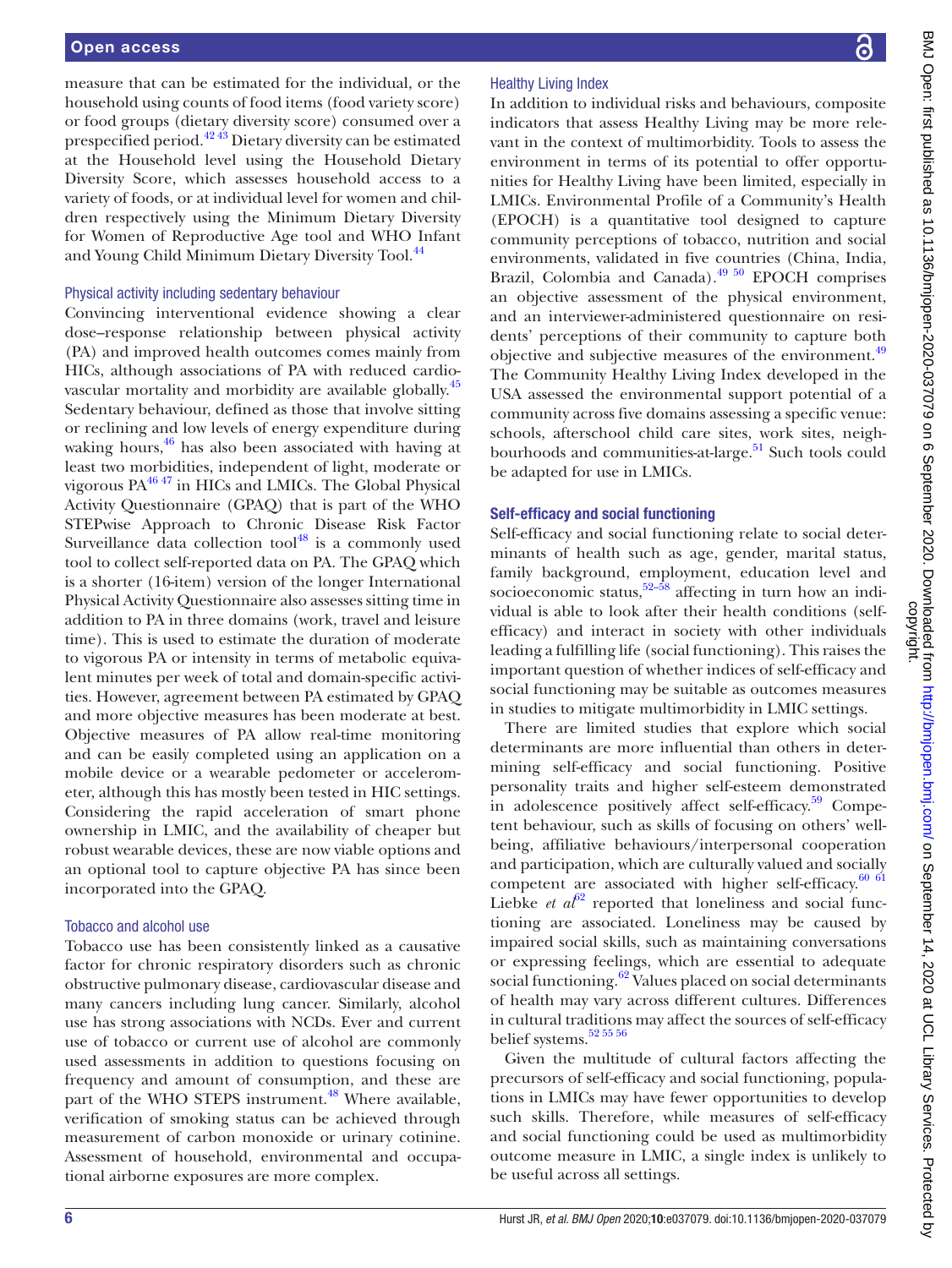

<span id="page-6-0"></span>Figure 1 Eight domains of outcome measures for multimorbidity interventions in LMIC. LMIC, low-income and middle-income country.

## **CONCLUSIONS**

The case has been made for the growing global importance of multimorbidity, the need for pragmatic intervention studies to reduce the risk of developing multimorbidity in LMIC settings, and of mitigating the complications and progression of multimorbidity. One of many challenges in such research has been the selection of appropriate outcomes measures.

We present the GACD Researchers' perspective on outcome measures suitable for multimorbidity intervention studies in the context of LMICs. We have considered outcome measures across eight domains [\(figure](#page-6-0) 1). Some represent direct measurements of clinical outcomes, while others represent intermediate variables on the pathway to multimorbidity. Some measures are single, others are composite. They vary in their ease of collection and cost. It is critical to choose appropriate outcomes for the study design, cultural context and participant preference in order to demonstrate and understand the effect of an intervention, and our aim is therefore not to suggest a preference of one outcome measure over any other. Studies in multimorbidity are necessarily diverse and thus different outcome measures will be appropriate for different study designs. As with the COSmm consensus, [3](#page-7-2) we recognise the key importance of mortality and HRQoL as multimorbidity outcomes, and these are suitable for use in LMIC settings. Many other outcomes from the COSmm work, including patient-reported impacts and behaviours (such as treatment burden and self-efficacy), physical activity and function, and health systems indicators (notably health economic indices) are also suitable for LMIC settings, though in the context and with the caveats that we have described above. Some of the challenges applying these outcome measures in LMIC are also relevant in HIC.

The diversity of outcome measures across domains demonstrated here should provide a useful summary for researchers, and encourage the use of multiple domains in multimorbidity research, rather than just a single outcome measure. Ultimately, the proof of utility for

these outcome measures will be the demonstration that an effective multimorbidity intervention can improve the health of the community in which it is tested. Meanwhile, there remains the urgent need for further study and development of outcome measures suitable for multimorbidity intervention studies in the context of LMIC.

There are limitations to this work, which is not intended to be a core outcome set, nor a systematic review. Development of both these would be an important contribution to the field, as would further work to understand the perceptions of these outcome measures from people directly affected by multimorbidity and tools suitable for assessing patient-reported experience in the context of multimorbidity. Here, we present a critical, narrative synthesis describing the range of outcome measures that might be selected for use in such settings, and their challenges. The key strength of our work is the broad representation of views from GACD researchers who have considerable collective experience of implementation science research in LMIC settings. We anticipate this will be useful to other researchers designing and conducting such studies, and to provoke debate and progress in the field.

#### Author affiliations

<sup>1</sup>UCL Respiratory, University College London, London, UK

2 Family Medicine, McMaster University, Hamilton, Ontario, Canada

<sup>3</sup>Department of Clinical Pharmacy & Pharmacology, University Medical Center Groningen, Groningen, The Netherlands

4 Deptartment of Global Public Health, Karolinska Institutet, Stockholm, Sweden <sup>5</sup>Department of Food, Nutrition and Dietetics, Uppsala University, Uppsala, Sweden <sup>6</sup>Department of Food Studies, Nutrition and Dietetics, Uppsala University, Uppsala, Sweden

<sup>7</sup>Deptartment of Global Public Health, Karolinska Institutet, Solna, Sweden <sup>8</sup>International Maternal and Child Health Division, Department of Women's and Children's Health, Uppsala University, Uppsala, Sweden

<sup>9</sup>School of Medicine and Public Health, The University of Newcastle, Callaghan, New South Wales, Australia

 $^{10}$ Hunter Medical Research Institute, New Lambton, New South Wales, Australia <sup>11</sup> Respiratory and Environmental Epidemiology, Woolcock Institute of Medical Research, Sydney, New South Wales, Australia

<sup>12</sup>Division of Thoracic Medicine, Department of Internal Medicine, Taipei Medical University Shuang Ho Hospital, New Taipei City, Taiwan

<sup>13</sup>Research, The George Institute for Global Health, New Delhi, India

<sup>14</sup>Faculty of Medicine, University of New South Wales, Sydney, New South Wales, Australia

<sup>15</sup>Prasanna School of Public Health, Manipal, India

<sup>16</sup>CRONICAS Centre of Excellence in Chronic Diseases, Universidad Peruana Cayetano Heredia, Lima, Peru

<sup>17</sup> Medicine, University of Ibadan College of Medicine, Ibadan, Nigeria

<sup>18</sup>School of Nursing, Faculty of Health, York University, Toronto, Ontario, Canada

19Universidad Autónoma de Madrid, Madrid, Spain

<sup>20</sup>Hospital Universitario de la Princesa, Instituto de Investigación Sanitaria Princesa (IP), Madrid, Spain

<sup>21</sup>Centro de Investigación en Red de Enfermedades Respiratorias (CIBERES), Instituto de Salud Carlos III (ISCIII), Madrid, Spain

<sup>22</sup>Department of Population Health and Department of Medicine, NYU Langone Health, New York, New York, USA

<sup>23</sup>Global Health Research Center, Duke Kunshan University, Jiangsu, China <sup>24</sup>Medicine, University of Cape Town, Cape town, South Africa

#### Twitter Gillian Sandra Gould [@GillianSGould](https://twitter.com/GillianSGould)

Collaborators GACD Multimorbidity Working Group: Ricardo Araya, Kirsten Bobrow, Niels H Chavannes, F Xavier Gómez-Olivé, Shabbar Jaffar, Bruce J Kirenga, Rianne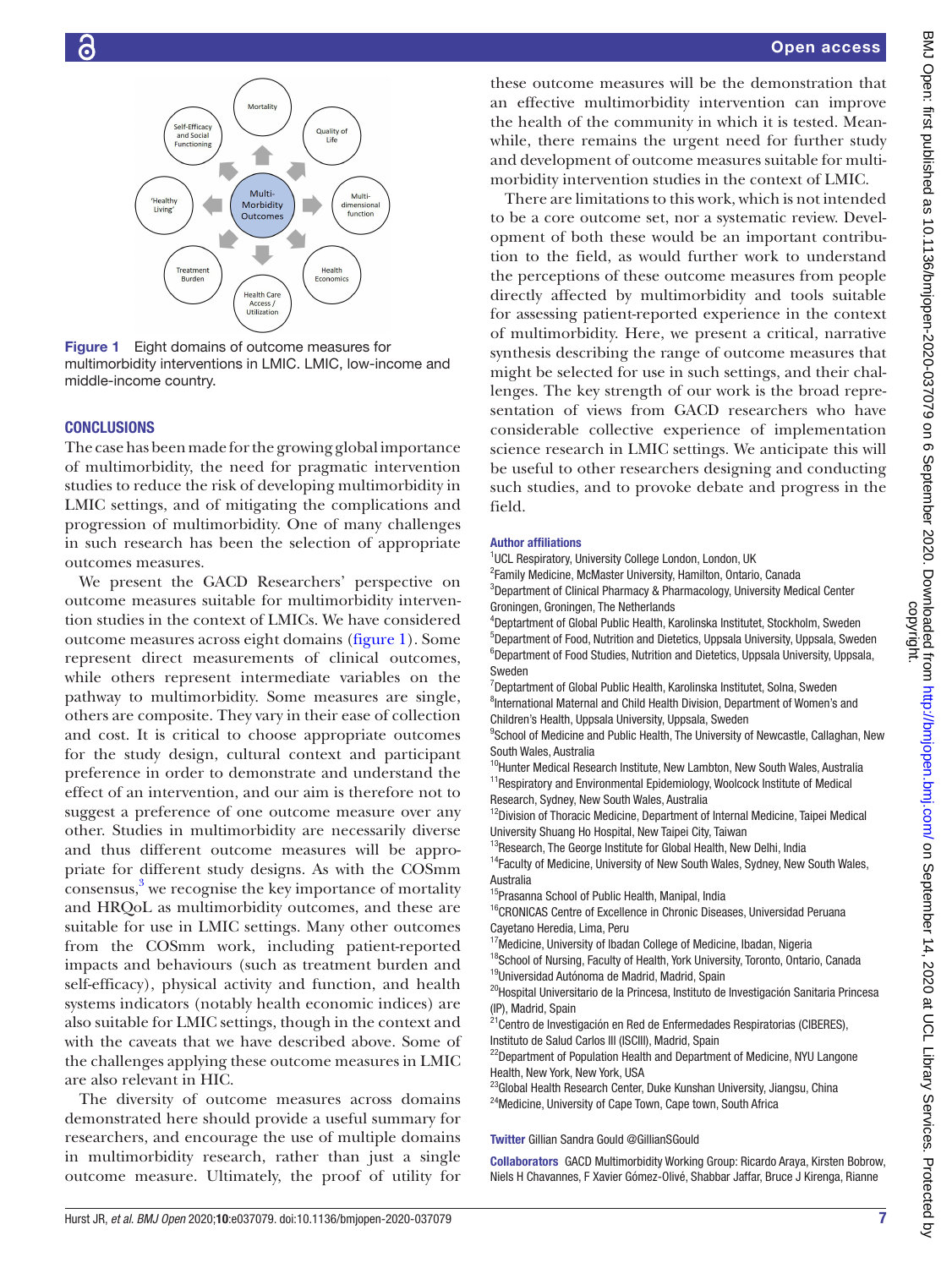M J J van der Kleij, Muralidhar M Kulkarni, Laura Loli-Dano, Patricio Lopez-Jaramillo, Shane Norris, Josefien van Olmen, Gary Parker, Trishul Siddharthan, Kamran Siddiqi, Najma Siddiqi, Antigona C Trofor.

Contributors The concept for this paper arose from discussion at the GACD Multimorbidity Working Group chaired by JRH. The authors (JRH, GA, JFMvB, MD, GSG, EW-CH, PKM, JJM, MOO, SP, JS, RV, LY and NL) planned and conducted the e-mail survey. All authors and contributors (RA, KB, NHC, FXG-O, SJ, BJK, RMJJvdK, MMK, LL-D, PL-J, SN, JvO, GP, TS, KS, NS and ACT) provided suggestions for outcome measures. Individual sections of the manuscript were drafted by the authors, coordinated by JRH into a first complete draft. All authors revised this initial draft. All authors and contributors provided important intellectual content on the revised draft and approved the final version for submission.

Funding The article was supported by the Global Alliance for Chronic Diseases (GACD) secretariat. The Authors are investigators on individual studies funded in collaboration with the GACD.

Competing interests None declared.

Patient and public involvement Patients and/or the public were not involved in the design, or conduct, or reporting, or dissemination plans of this research.

Patient consent for publication Not required.

Provenance and peer review Not commissioned; externally peer reviewed.

Data availability statement Data sharing not applicable as no datasets generated and/or analysed for this study.

Open access This is an open access article distributed in accordance with the Creative Commons Attribution Non Commercial (CC BY-NC 4.0) license, which permits others to distribute, remix, adapt, build upon this work non-commercially, and license their derivative works on different terms, provided the original work is properly cited, appropriate credit is given, any changes made indicated, and the use is non-commercial. See: [http://creativecommons.org/licenses/by-nc/4.0/.](http://creativecommons.org/licenses/by-nc/4.0/)

#### ORCID iDs

John R Hurst<http://orcid.org/0000-0002-7246-6040> Gina Agarwal <http://orcid.org/0000-0002-5691-4675> Job F M van Boven <http://orcid.org/0000-0003-2368-2262> Gillian Sandra Gould<http://orcid.org/0000-0001-8489-2576> J Jaime Miranda <http://orcid.org/0000-0002-4738-5468> M O Owolabi<http://orcid.org/0000-0003-1146-3070>

#### **REFERENCES**

- <span id="page-7-0"></span>1 Academy of Medical Sciences. Multimorbidity: a priority for global health research: full report. Available: [https://acmedsci.ac.uk/policy/](https://acmedsci.ac.uk/policy/policy-projects/multimorbidity) [policy-projects/multimorbidity](https://acmedsci.ac.uk/policy/policy-projects/multimorbidity) [Accessed 26 Apr 2020].
- <span id="page-7-1"></span>2 Academy of Medical Sciences. Advancing research to tackle multimorbidity: the UK and LMIC perspectives workshop report. Available: [https://acmedsci.ac.uk/policy/policy-projects/](https://acmedsci.ac.uk/policy/policy-projects/multimorbidity) [multimorbidity](https://acmedsci.ac.uk/policy/policy-projects/multimorbidity) [Accessed 26 Apr 2020].
- <span id="page-7-2"></span>3 Smith SM, Wallace E, Salisbury C, *et al*. A core outcome set for multimorbidity research (COSmm). *[Ann Fam Med](http://dx.doi.org/10.1370/afm.2178)* 2018;16:132–8.
- <span id="page-7-3"></span>4 Hurst JR, Dickhaus J, Maulik PK, *et al*. Global alliance for chronic disease researchers' statement on multimorbidity. *[Lancet Glob](http://dx.doi.org/10.1016/S2214-109X(18)30391-7)  [Health](http://dx.doi.org/10.1016/S2214-109X(18)30391-7)* 2018;6:e1270–1.
- <span id="page-7-4"></span>5 Vaanholt MCW, Kok MM, von Birgelen C, *et al*. Are component endpoints equal? A preference study into the practice of composite endpoints in clinical trials. *[Health Expect](http://dx.doi.org/10.1111/hex.12798)* 2018;21:1046–55.
- 6 van Summeren JJ, Schuling J, Haaijer-Ruskamp FM, *et al*. Outcome prioritisation tool for medication review in older patients with multimorbidity: a pilot study in general practice. *[Br J Gen Pract](http://dx.doi.org/10.3399/bjgp17X690485)* 2017;67:e501–6.
- 7 Fried TR, Tinetti M, Agostini J, *et al*. Health outcome prioritization to elicit preferences of older persons with multiple health conditions. *[Patient Educ Couns](http://dx.doi.org/10.1016/j.pec.2010.04.032)* 2011;83:278–82.
- <span id="page-7-5"></span>8 WHO. Verbal autopsy standards: ascertaining and attributing causes of death. Available: [https://www.who.int/healthinfo/statistics/verbalau](https://www.who.int/healthinfo/statistics/verbalautopsystandards/en/) [topsystandards/en/](https://www.who.int/healthinfo/statistics/verbalautopsystandards/en/) [Accessed 26 Apr 2020].
- <span id="page-7-6"></span>9 Garvey J, Connolly D, Boland F, *et al*. Optimal, an occupational therapy led self-management support programme for people with multimorbidity in primary care: a randomized controlled trial. *[BMC](http://dx.doi.org/10.1186/s12875-015-0267-0)  [Fam Pract](http://dx.doi.org/10.1186/s12875-015-0267-0)* 2015;16:59.
- 10 Gitlin LN, Hauck WW, Dennis MP, *et al*. Long-Term effect on mortality of a home intervention that reduces functional difficulties in older adults: results from a randomized trial. *[J Am Geriatr Soc](http://dx.doi.org/10.1111/j.1532-5415.2008.02147.x)* 2009;57:476–81.
- 11 Gitlin LN, Winter L, Dennis MP, *et al*. A randomized trial of a multicomponent home intervention to reduce functional difficulties in older adults. *[J Am Geriatr Soc](http://dx.doi.org/10.1111/j.1532-5415.2006.00703.x)* 2006;54:809–16.
- <span id="page-7-7"></span>12 Linton M-J, Dieppe P, Medina-Lara A. Review of 99 self-report measures for assessing well-being in adults: exploring dimensions of well-being and developments over time. *[BMJ Open](http://dx.doi.org/10.1136/bmjopen-2015-010641)* 2016;6:e010641.
- <span id="page-7-8"></span>13 Dolan P. Modeling valuations for EuroQol health states. *[Med Care](http://dx.doi.org/10.1097/00005650-199711000-00002)* 1997;35:1095–108.
- <span id="page-7-9"></span>14 Jenkinson C, Coulter A, Wright L. Short form 36 (SF36) health survey questionnaire: normative data for adults of working age. *[BMJ](http://dx.doi.org/10.1136/bmj.306.6890.1437)* 1993;306:1437–40.
- <span id="page-7-10"></span>15 Skevington SM, Lotfy M, O'Connell KA, *et al*. The world Health organization's WHOQOL-BREF quality of life assessment: psychometric properties and results of the International field trial. A report from the WHOQOL group. *[Qual Life Res](http://dx.doi.org/10.1023/B:QURE.0000018486.91360.00)* 2004;13:299–310.
- <span id="page-7-11"></span>16 Fairall L, Petersen I, Zani B, *et al*. Collaborative care for the detection and management of depression among adults receiving antiretroviral therapy in South Africa: study protocol for the cobalt randomised controlled trial. *[Trials](http://dx.doi.org/10.1186/s13063-018-2517-7)* 2018;19:193.
- 17 Petersen I, Bhana A, Folb N, *et al*. Collaborative care for the detection and management of depression among adults with hypertension in South Africa: study protocol for the PRIME-SA randomised controlled trial. *[Trials](http://dx.doi.org/10.1186/s13063-018-2518-6)* 2018;19:192.
- <span id="page-7-12"></span>18 pp.Gray WK, Richardson J, McGuire J, *et al*. Frailty screening in lowand middle-income countries: a systematic review. *[J Am Geriatr Soc](http://dx.doi.org/10.1111/jgs.14069)* 2016;64:806–23.
- <span id="page-7-13"></span>19 Fried LP, Tangen CM, Walston J, *et al*. Frailty in older adults: evidence for a phenotype. *[J Gerontol A Biol Sci Med Sci](http://dx.doi.org/10.1093/gerona/56.3.M146)* 2001;56:M146–57.
- <span id="page-7-14"></span>20 van Boven JFM, van de Hei SJ, Sadatsafavi M. Making sense of cost-effectiveness analyses in respiratory medicine: a practical guide for non-health economists. *[Eur Respir J](http://dx.doi.org/10.1183/13993003.01816-2018)* 2019;53:1801816.
- <span id="page-7-15"></span>21 Marseille E, Larson B, Kazi DS, *et al*. Thresholds for the costeffectiveness of interventions: alternative approaches. *[Bull World](http://dx.doi.org/10.2471/BLT.14.138206)  [Health Organ](http://dx.doi.org/10.2471/BLT.14.138206)* 2015;93:118–24.
- <span id="page-7-16"></span>22 Arokiasamy P, Uttamacharya U, Jain K, *et al*. The impact of multimorbidity on adult physical and mental health in low- and middle-income countries: what does the study on global ageing and adult health (SAGE) reveal? *[BMC Med](http://dx.doi.org/10.1186/s12916-015-0402-8)* 2015;13:178.
- 23 Lee JT, Hamid F, Pati S, *et al*. Impact of noncommunicable disease multimorbidity on healthcare utilisation and out-of-pocket expenditures in middle-income countries: cross sectional analysis. *[PLoS One](http://dx.doi.org/10.1371/journal.pone.0127199)* 2015;10:e0127199.
- <span id="page-7-17"></span>24 Cookson R, Asaria M, Ali S, *et al*. Health equity indicators for the English NHS: a longitudinal whole-population study at the small-area level. *[Health Serv Deliv Res](http://dx.doi.org/10.3310/hsdr04260)* 2016;4:1–224.
- <span id="page-7-18"></span>25 Rijken M, Hujala A, van Ginneken E, *et al*. Managing multimorbidity: profiles of integrated care approaches targeting people with multiple chronic conditions in Europe. *[Health Policy](http://dx.doi.org/10.1016/j.healthpol.2017.10.002)* 2018;122:44–52.
- <span id="page-7-19"></span>26 Boerma T, Eozenou P, Evans D, *et al*. Monitoring progress towards universal health coverage at country and global levels. *[PLoS Med](http://dx.doi.org/10.1371/journal.pmed.1001731)* 2014;11:e1001731.
- <span id="page-7-20"></span>27 GBD 2015 Healthcare Access and Quality Collaborators. Healthcare access and quality index based on mortality from causes amenable to personal health care in 195 countries and territories, 1990-2015: a novel analysis from the global burden of disease study 2015. *[Lancet](http://dx.doi.org/10.1016/S0140-6736(17)30818-8)* 2017;390:231–66.
- <span id="page-7-21"></span>28 Mair FS, May CR. Thinking about the burden of treatment. *[BMJ](http://dx.doi.org/10.1136/bmj.g6680)* 2014;349:g6680.
- <span id="page-7-22"></span>29 Leppin AL, Montori VM, Gionfriddo MR. Minimally disruptive medicine: a Pragmatically comprehensive model for delivering care to patients with multiple chronic conditions. *[Healthcare](http://dx.doi.org/10.3390/healthcare3010050)* 2015;3:50–63.
- <span id="page-7-23"></span>30 Eton DT, Ridgeway JL, Egginton JS, *et al*. Finalizing a measurement framework for the burden of treatment in complex patients with chronic conditions. *[Patient Relat Outcome Meas](http://dx.doi.org/10.2147/PROM.S78955)* 2015;6:117–26.
- <span id="page-7-24"></span>31 Eton DT, Yost KJ, Lai J-S, *et al*. Development and validation of the patient experience with treatment and self-management (pets): a patient-reported measure of treatment burden. *[Qual Life Res](http://dx.doi.org/10.1007/s11136-016-1397-0)* 2017;26:489–503.
- <span id="page-7-25"></span>32 Tran V-T, Montori VM, Eton DT, *et al*. Development and description of measurement properties of an instrument to assess treatment burden among patients with multiple chronic conditions. *[BMC Med](http://dx.doi.org/10.1186/1741-7015-10-68)* 2012;10:68.
- <span id="page-7-26"></span>33 Déruaz-Luyet A, N'Goran AA, Tandjung R, *et al*. Multimorbidity in primary care: protocol of a national cross-sectional study in Switzerland. *[BMJ Open](http://dx.doi.org/10.1136/bmjopen-2015-009165)* 2015;5:e009165.
- <span id="page-7-27"></span>34 Tran V-T, Messou E, Mama Djima M, *et al*. Patients' perspectives on how to decrease the burden of treatment: a qualitative study of HIV care in sub-Saharan Africa. *BMJ Quality & Safety* 2019;28:266.

ဥ